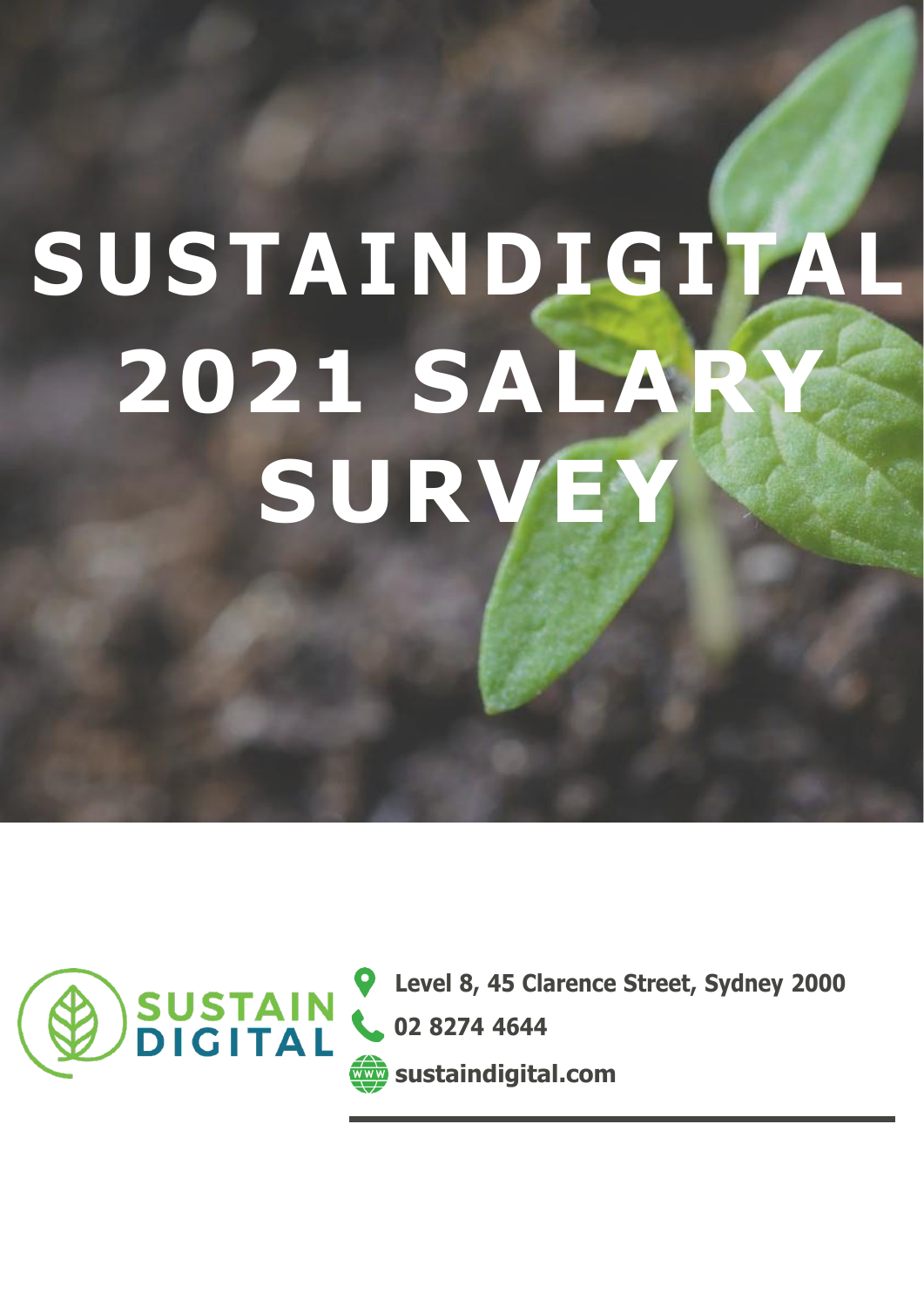### to date market information. **INTRODUCTION**

 $\mathcal{S}(\mathcal{S})$  are provided to provide the digital sector for  $\mathcal{S}(\mathcal{S})$  survey in the digital sector for 2021. We work with a range of large corporates to startup control to provide you with relevant and up the relevant and up the

The SustainDigital 2021 salary survey provides information that has been collected from candidates and clients who work and recruit within these areas.

Our market knowledge allows us to have access to information of all different levels and across multiple sectors, meaning we can provide you with relevant and up to date information.

#### **The 2021 survey provides the following information:**

- Base Salary by sector and title.
- Salary bandings
- Permanent and contract rates.

The information included in this salary survey was collected over a one-month period from both clients and candidates.

#### **WHO WE ARE WE:**

Founded in 2016, we are your leading ethical recruitment partner.

We help companies scale, attract and retain top talent and we build the best digital teams for our clients. We see ourselves as an extension of you; providing you with market insights, feedback, full transparency and partnership. We are true specialists, which means that we are involved in cutting edge discussions and are very active in the communities that we recruit in. We host events and conferences, sit on panels and are passionate about helping junior talent. Above all, SustainDigital has a global reach, extensive networks and a very high delivery capability.

#### **HOW WE DO IT**

This salary survey information is derived from client and candidate information, combined withthe market knowledge of the SustainDigital Consultants.

#### **CONNECT WIITH US**

**Hollie Colbert | Director** [hollie@sustaindigital.com](mailto:hollie@sustaindigital.com)

**Samantha George | Senior Design Consultant** [samantha@sustaindigital.com](mailto:samantha@sustaindigital.com)

**Morgan Fletcher | Senior Design Consultant** [morgan@sustaindigital.com](mailto:morgan@sustaindigital.com)

**Anjelika De Rama | Design Consultant** [anjelika@sustaindigital.com](mailto:anjelika@sustaindigital.com)

**James Procter | Digital Team Manager** [james@sustaindigital.com](mailto:james@sustaindigital.com)

**Eilish Neander| Data Analytics and Mobile Apps Consultant** [eilish@sustaindigital.com](mailto:eilish@sustaindigital.com)

**Francesca Jackson | Senior Product Consultant** [francesca@sustaindigital.com](mailto:francesca@sustaindigital.com)

**Chris Howe | Senior Product Consultant** [chris@sustaindigital.com](mailto:chris@sustaindigital.com)

**Rebecca Dengate | Product & Marketing Consultant** [rebecca@sustaindigital.com](mailto:rebecca@sustaindigital.com)

**Jake Stainton | Digital Marketing Lead** [jake@sustaindigital.com](mailto:jake@sustaindigital.com)

#### **DISCLAIMER**

The information in this salary survey should be used as a guideline only.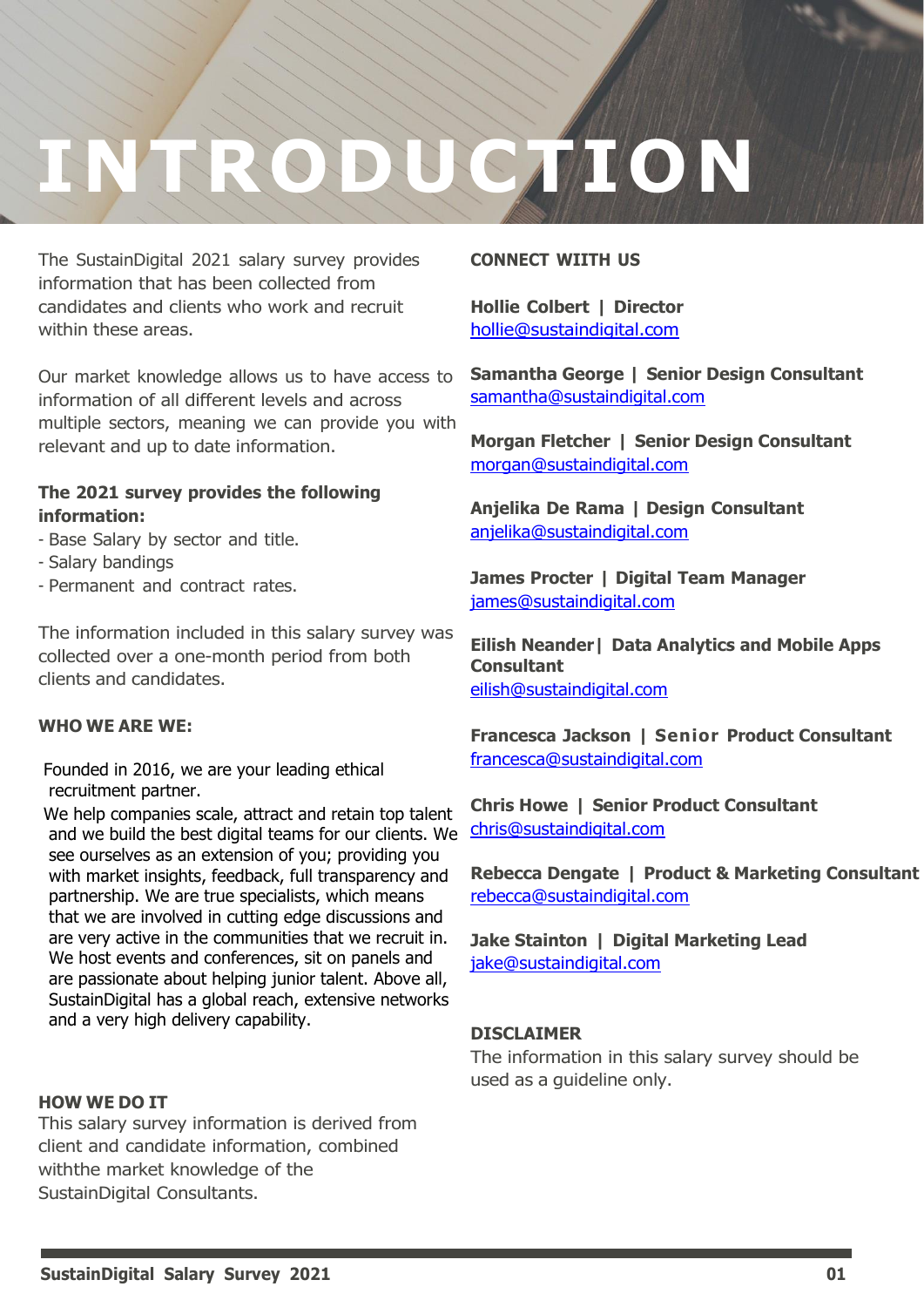### & DE

As Australia's tech industry continues to grow, design plays an integral role in allowing companies to create seamless digital experiences for their users. The importance of understanding user needs can never be underplayed in order to create products that aid and enrich peoples day to day lives, Design across all disciplines is in high demand.



|                 |                | <b>SERVICE</b><br><b>DESIGNER</b> | <b>RESEARCHER</b>         | <b>PRODUCT</b><br><b>DESIGNER</b> | <b>USER</b><br><b>EXPERIENCE</b><br><b>DESIGNER</b> | <b>USER</b><br><b>INTERFACE/</b><br><b>VISUAL</b> |
|-----------------|----------------|-----------------------------------|---------------------------|-----------------------------------|-----------------------------------------------------|---------------------------------------------------|
|                 | <b>JUNIOR</b>  | \$80,000 to<br>\$100,000          | \$70,000 to<br>\$90,000   | \$80,000 to<br>\$110,000          | \$73,000 to<br>\$90,000                             | \$80,000 to<br>\$100,000                          |
|                 | <b>MID</b>     | \$100,000 to<br>\$130,000         | \$80,000 to<br>\$110,000  | \$110,000 to<br>\$130,000         | \$90,000 to<br>\$125,000                            | \$100,000 to<br>\$120,000                         |
|                 | <b>SENIOR</b>  | \$135,000 to<br>\$170,000         | \$120,000 to<br>\$150,000 | \$130,000 to<br>\$150,000         | \$125,000 to<br>\$155,000                           | \$120,000 to<br>\$130,000                         |
| PERMANENT       | <b>LEAD</b>    | \$170,000 to<br>\$200,000         | \$150,000 to<br>\$170,000 | \$150,000 to<br>\$180,000         | \$155,000-<br>180,000                               | \$130,000 to<br>\$150,000                         |
|                 | <b>MANAGER</b> | \$200,000 to<br>\$260,000         | \$170,000 to<br>\$200,000 | \$180,000 to<br>\$250,000         | \$180,000 to<br>\$250,000                           | \$160,000 to<br>\$200,000                         |
|                 |                |                                   |                           |                                   |                                                     |                                                   |
|                 | <b>JUNIOR</b>  |                                   | \$350 to \$400            | \$350 to \$550                    | \$350 to \$550                                      | \$300 to \$500                                    |
|                 | <b>MID</b>     | \$500 to \$800                    | \$400 to \$600            | \$550 to \$750                    | \$550 to \$750                                      | \$500 to \$650                                    |
| <b>CONTRACT</b> | <b>SENIOR</b>  | \$800 to \$1,000                  | \$600 to \$800            | \$750 to \$1000                   | \$750 to \$1000                                     | \$650 to \$850                                    |
|                 | <b>LEAD</b>    | \$1,000 to \$1,400                | \$800 to \$1,000          | \$900 to \$1,200                  | \$900 to \$1,200                                    | \$800 to \$1,000                                  |
|                 | <b>MANAGER</b> | \$1,200 to \$1,600                | $$1,000$ to $$1,300$      | $$1,200$ to $$1,400$              | \$1,200 to \$1,400                                  | \$1,000 to \$1,200                                |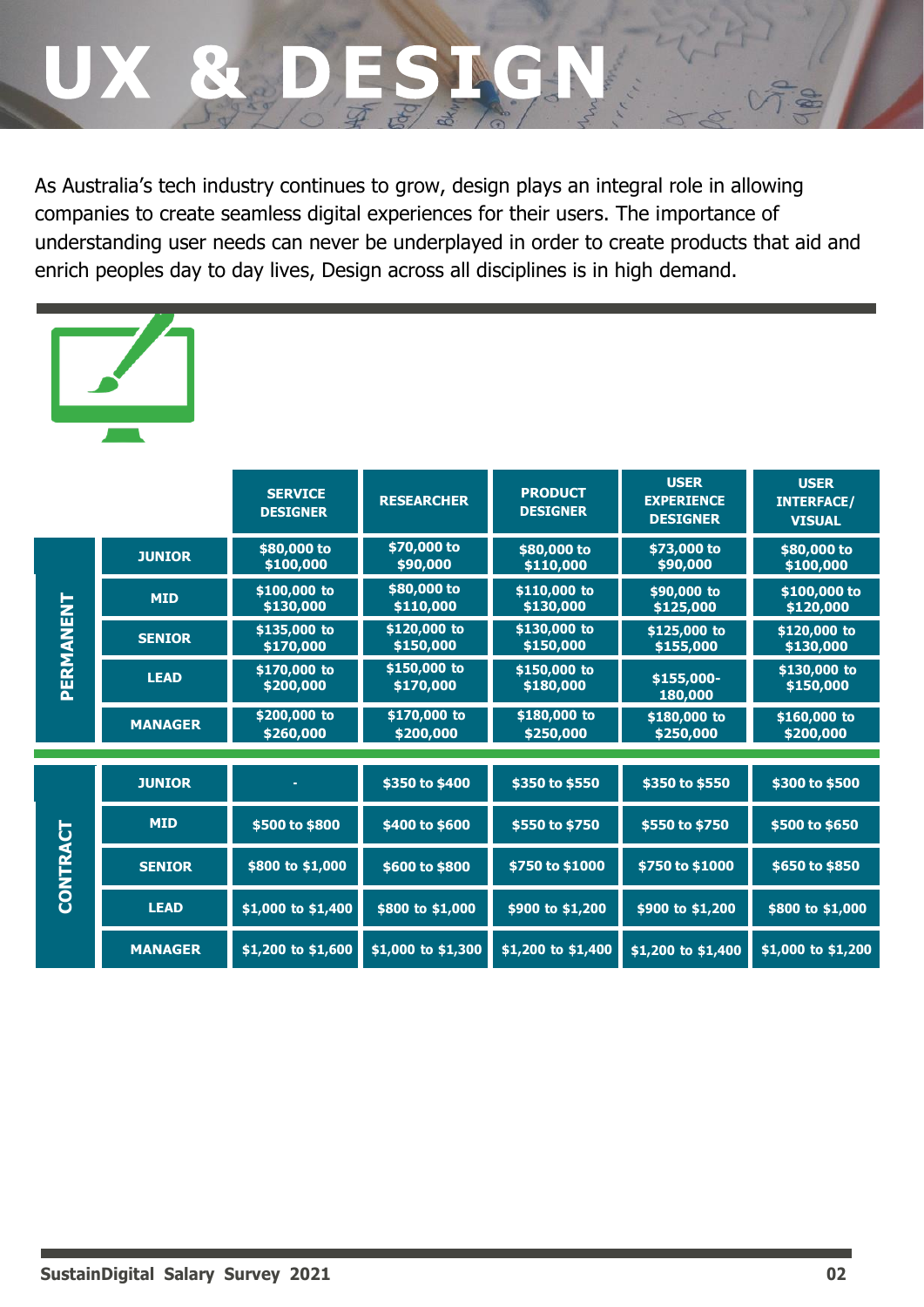### DATA & AN

Data and Analytics is the science of collecting raw information from a range of sources. With the information being used to reveal the trends and metrics that can then be used to optimise a business or system. With companies becoming more customer focused they are using analytics, data and AI and this is a huge growth industry.

|                  | <b>CUSTOMER/</b><br><b>MARKETING</b><br><b>ANALYST</b>                                                                            | <b>DIGITAL</b><br><b>ANALYST</b> | <b>INSIGHTS</b><br><b>ANALYST</b>   | <b>MACHINE</b><br><b>LEARNING</b><br><b>ENGINEER</b> |
|------------------|-----------------------------------------------------------------------------------------------------------------------------------|----------------------------------|-------------------------------------|------------------------------------------------------|
| <b>PERMANENT</b> | \$100,000<br>to<br>\$160,000                                                                                                      | \$110,000<br>to<br>\$160,000     | \$90,000<br>to<br>\$150,000         | \$110,000<br>to<br>\$180,000+                        |
| <b>CONTRACT</b>  | \$600<br>to<br>\$900                                                                                                              | \$600<br>to<br>\$900             | \$600<br>to<br>\$900                | \$600<br>to<br>\$900                                 |
|                  | PERMANENT<br><b>JUNIOR/ MID</b><br><b>SENIOR</b><br><b>LEAD</b><br>CONTRACT<br><b>JUNIOR/ MID</b><br><b>SENIOR</b><br><b>LEAD</b> | <b>DATA SCIENTIST</b>            | <b>DATA ANALYST</b>                 |                                                      |
|                  |                                                                                                                                   |                                  | \$120,000<br>to<br>\$150,000        | \$80,000<br>to<br>\$120,000                          |
|                  |                                                                                                                                   |                                  | \$160,000<br><b>To</b><br>\$190,000 | \$130,000<br>to<br>\$150,000                         |
|                  |                                                                                                                                   |                                  | \$180,000+                          |                                                      |
|                  |                                                                                                                                   | \$650<br>\$900<br>\$1,200        | \$550 to \$800                      |                                                      |
|                  |                                                                                                                                   |                                  |                                     |                                                      |
|                  |                                                                                                                                   |                                  |                                     |                                                      |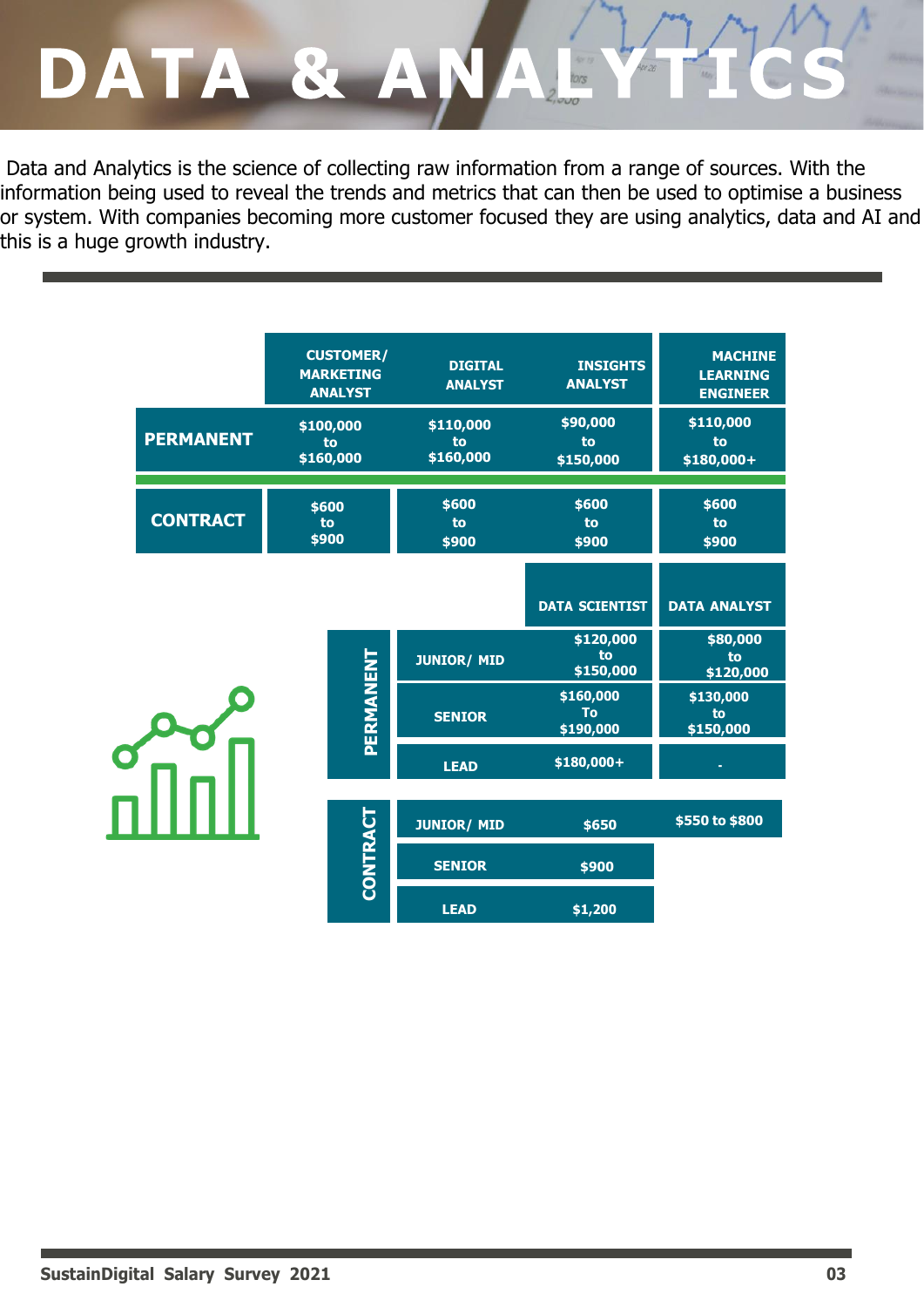## **PRODUCT**

Product Management continues to grow with higher demand than ever. The understanding of Product is continuing to improve with more emphasis on this now being a key role in any organization. This is one of the highest growth areas in digital across Australia.

|                  | <b>ASSOCIATE</b><br><b>PRODUCT</b><br><b>MANAGER</b> | <b>PRODUCT</b><br><b>MANAGER</b> | <b>SENIOR</b><br><b>PRODUCT</b><br><b>MANAGER</b> | <b>LEAD</b><br><b>PRODUCT</b><br><b>MANAGER</b> | <b>HEAD OF</b><br><b>PRODUCT/CPO</b> |
|------------------|------------------------------------------------------|----------------------------------|---------------------------------------------------|-------------------------------------------------|--------------------------------------|
| <b>PERMANENT</b> | \$80,000                                             | \$120,000                        | \$150,000                                         | \$165,000                                       | \$180,000                            |
|                  | to                                                   | to                               | to                                                | to                                              | to                                   |
|                  | \$120,000                                            | \$150,000                        | \$180,000                                         | \$190,000                                       | \$350,000                            |
| <b>CONTRACT</b>  | \$350                                                | \$600                            | \$790                                             | \$850                                           | \$1100                               |
|                  | to                                                   | to                               | to                                                | to                                              | to                                   |
|                  | \$600                                                | \$800                            | \$1000                                            | \$1100                                          | \$2000                               |



The mobile industry has become an incredibly growing industry as smartphone technology continues to evolve. With the demand for developers becoming stronger the industry is trying to keep up with the demand.